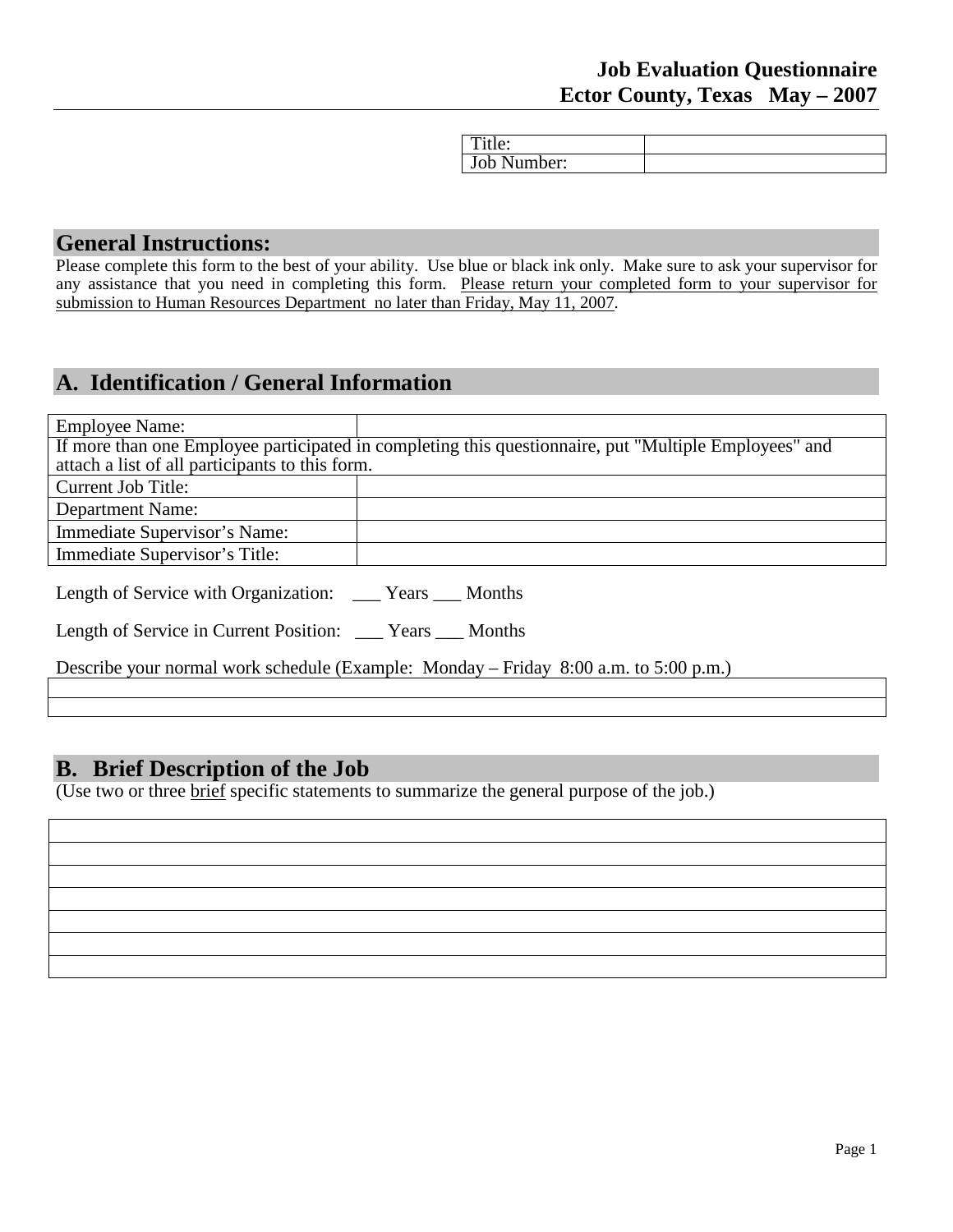## **C. Essential Functions**

Description of Essential Function: Describe in detail the primary or most important functions that you perform. In addition to each function, list the tasks performed that enable you to accomplish each function. Use clear, concise sentences.

Percentage of Time Code: Estimate the percentage of total working time per year that is taken up with that duty. These estimates should be made after all essential functions have been listed. The percentages in this column must not total over 100%. Duties that require less than 5% of your time should not be listed.

Strength Column Code: Write ONE letter that best describes the strength demands of the essential function during a typical 8-hour workday.

Use the abbreviations provided:

| $S =$ Sedentary             | $L = Light$               | $M = Medium$                 | $H = Heavv$                | $VH = V$ ery Heavy         |
|-----------------------------|---------------------------|------------------------------|----------------------------|----------------------------|
| Exerting up to 10 lbs.      | Exerting up to 20 lbs.    | Exerting 20-50 lbs.          | Exerting 50-100 lbs.       | Exerting over 100 lbs.     |
| occasionally or negligible  | occasionally, 10 lbs.     | occasionally, 10-25 lbs.     | occasionally, 25-50 lbs.   | occasionally, 50-100 lbs.  |
| weights frequently; sitting | frequently, or negligible | frequently, or up to 10 lbs. | frequently, or up to 10-20 | frequently, or up to 20-50 |
| most of the time.           | amounts constantly $OR$   | constantly.                  | lbs. constantly.           | lbs. constantly.           |
|                             | requires walking or       |                              |                            |                            |
|                             | standing to a significant |                              |                            |                            |
|                             | degree.                   |                              |                            |                            |

#### EXAMPLE  $\blacklozenge$

| Description of                                                                 | Percentage | Physical |
|--------------------------------------------------------------------------------|------------|----------|
| <b>Essential Functions of the Job</b>                                          | of         | Strength |
|                                                                                | Time       | Code     |
| Function: Maintains exterior of facilities                                     | 30%        | M        |
| Tasks performed to accomplish this function:                                   |            |          |
| by picking up and removing litter and debris from grounds, sweeping and edging |            |          |
| sidewalks, mowing lawns, trimming shrubs and raking leaves.                    |            |          |
|                                                                                |            |          |
|                                                                                |            |          |

| 1. Description of<br><b>Essential Functions of the Job</b> | Percentage<br><sub>of</sub><br>Time | Physical<br>Strength<br>Code |
|------------------------------------------------------------|-------------------------------------|------------------------------|
| Function:<br>Tasks performed to accomplish this function:  |                                     |                              |
|                                                            |                                     |                              |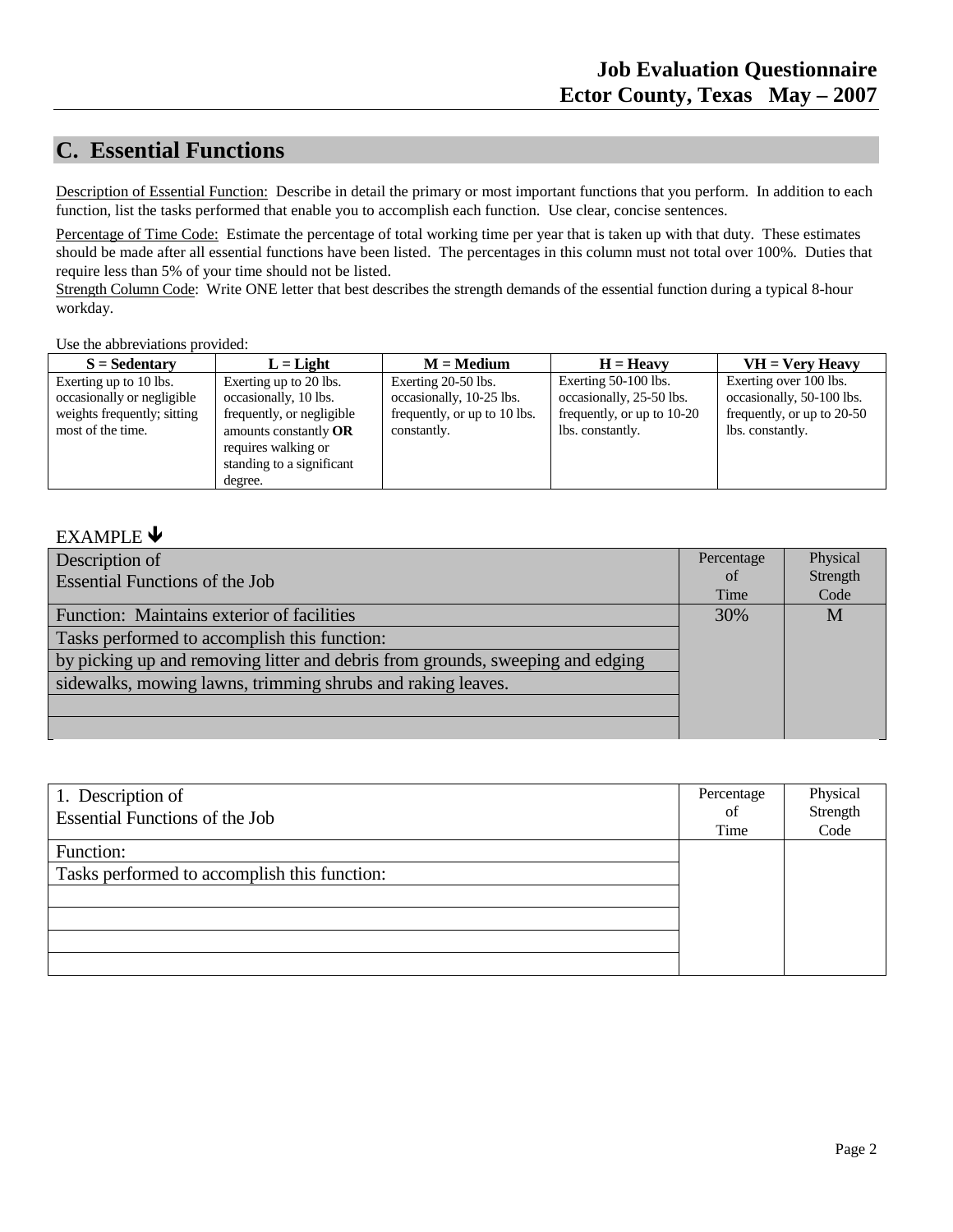| 2. Description of<br><b>Essential Functions of the Job</b> | Percentage<br>of<br>Time | Physical<br>Strength<br>Code |
|------------------------------------------------------------|--------------------------|------------------------------|
| Function:                                                  |                          |                              |
| Tasks performed to accomplish this function:               |                          |                              |
|                                                            |                          |                              |
|                                                            |                          |                              |
|                                                            |                          |                              |
|                                                            | Percentage               | Physical                     |
| 3. Description of<br><b>Essential Functions of the Job</b> | of                       | Strength                     |
|                                                            | Time                     | Code                         |
| Function:                                                  |                          |                              |
| Tasks performed to accomplish this function:               |                          |                              |
|                                                            |                          |                              |
|                                                            |                          |                              |
|                                                            |                          |                              |
| 4. Description of                                          | Percentage               | Physical                     |
| <b>Essential Functions of the Job</b>                      | of                       | Strength                     |
|                                                            | Time                     | Code                         |
| Function:                                                  |                          |                              |
| Tasks performed to accomplish this function:               |                          |                              |
|                                                            |                          |                              |
|                                                            |                          |                              |
|                                                            |                          |                              |
| 5. Description of                                          | Percentage               | Physical                     |
| <b>Essential Functions of the Job</b>                      | of                       | Strength                     |
|                                                            | Time                     | Code                         |
| Function:                                                  |                          |                              |
| Tasks performed to accomplish this function:               |                          |                              |
|                                                            |                          |                              |
|                                                            |                          |                              |
|                                                            |                          |                              |
| 6. Description of                                          | Percentage               | Physical                     |
| <b>Essential Functions of the Job</b>                      | of                       | Strength                     |
| Function:                                                  | Time                     | Code                         |
| Tasks performed to accomplish this function:               |                          |                              |
|                                                            |                          |                              |
|                                                            |                          |                              |
|                                                            |                          |                              |
|                                                            |                          |                              |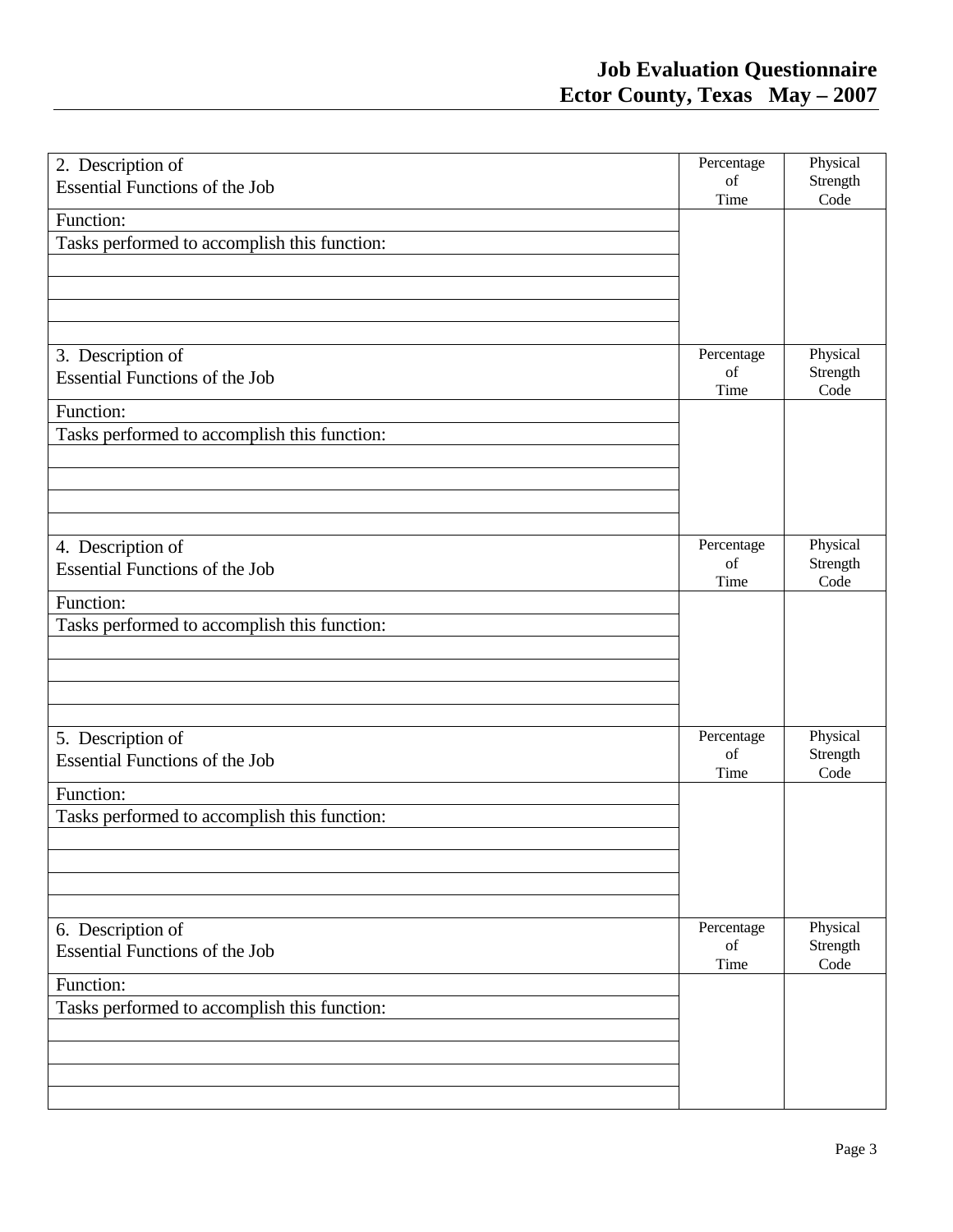### **D. Physical Demands**

Overall Strength Demands: Select one word below that best describes the overall strength demands of the job.

| O Sedentary                                                                                              | $\bigcirc$ Light                                                                                                                                                       | O Medium                                                                                       | O Heavy                                                                                            | O Very Heavy                                                                                          |
|----------------------------------------------------------------------------------------------------------|------------------------------------------------------------------------------------------------------------------------------------------------------------------------|------------------------------------------------------------------------------------------------|----------------------------------------------------------------------------------------------------|-------------------------------------------------------------------------------------------------------|
| Exerting up to 10 lbs.<br>occasionally or negligible<br>weights frequently; sitting<br>most of the time. | Exerting up to 20 lbs.<br>occasionally, 10 lbs.<br>frequently, or negligible<br>amounts constantly $OR$<br>requires walking or<br>standing to a significant<br>degree. | Exerting 20-50 lbs.<br>occasionally, 10-25 lbs.<br>frequently, or up to 10 lbs.<br>constantly. | Exerting 50-100 lbs.<br>occasionally, 25-50 lbs.<br>frequently, or up to 10-20<br>lbs. constantly. | Exerting over 100 lbs.<br>occasionally, 50-100 lbs.<br>frequently, or up to 20-50<br>lbs. constantly. |

Physical Demand Codes: Consider the overall job and use the following frequency code scale to indicate how often you perform the physical demands listed below. Place only one letter in the column provided:

| <b>Constanti</b><br>(regnentiv<br>$=$        |                                                      | Occasionally                 | - Roraly<br>v                         | ∖ever         |
|----------------------------------------------|------------------------------------------------------|------------------------------|---------------------------------------|---------------|
| $\sim$ $\prime$<br>3 or more<br>of the time. | $\sim$ $\sim$<br>the:<br>From<br>time.<br>tσ<br>- of | time.<br>the<br>Jp to<br>n o | hour per week.<br>than<br>$\alpha$ co | Never occurs. |

For each physical demand that you assigned a letter, write a brief description of the tasks requiring that physical activity during a typical workday. If you marked "never", you do not have to supply a description.

| Physical<br>Demands | Frequency<br>Code | Description                                     |
|---------------------|-------------------|-------------------------------------------------|
|                     |                   |                                                 |
| <b>Standing</b>     | $\pmb{F}$         | (Example. Standing on ladder to paint building) |
| Standing            |                   |                                                 |
| Sitting             |                   |                                                 |
| Walking             |                   |                                                 |
| Lifting             |                   |                                                 |
| Carrying            |                   |                                                 |
| Pushing/Pulling     |                   |                                                 |
| Reaching            |                   |                                                 |
| Handling            |                   |                                                 |
| Fine Dexterity      |                   |                                                 |
| Kneeling            |                   |                                                 |
| Crouching           |                   |                                                 |
| Crawling            |                   |                                                 |
| Bending             |                   |                                                 |
| Twisting            |                   |                                                 |
| Climbing            |                   |                                                 |
| Balancing           |                   |                                                 |
| Vision              |                   |                                                 |
| Hearing             |                   |                                                 |
| Talking             |                   |                                                 |
| Foot Controls       |                   |                                                 |
| Other (State)       |                   |                                                 |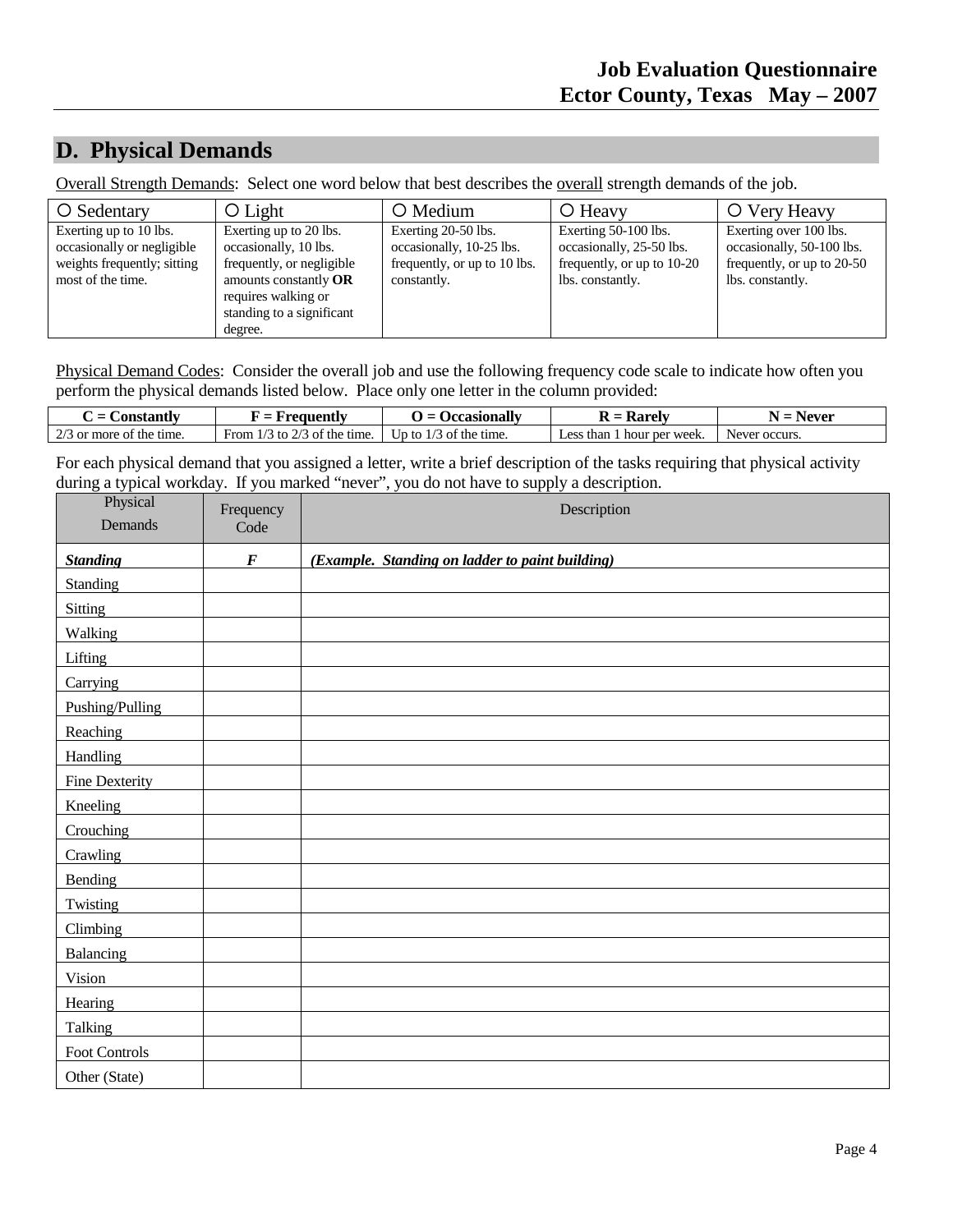### **D. Physical Demands (continued)**

Machines, Tools, Equipment and Work Aids: List machines, tools and/or equipment that are required for this job. (Not including computer equipment and software – use the next section for this.)

Computer Equipment and Software: List all computer equipment and software that is required for this job.

Environmental Factors: Select any noted conditions found on the job and note how often each is encountered. If the condition never occurs, then skip the item.

| <b>Environmental Conditions</b>          | Daily | <b>Several Times</b> | <b>Several Times</b> | Seasonally |
|------------------------------------------|-------|----------------------|----------------------|------------|
|                                          |       | Per Week             | Per Month            |            |
| O Extreme temperature                    |       |                      |                      |            |
| (Heat, cold, extreme temp. changes)      |       |                      |                      |            |
| $\circ$ Wetness and/or humidity          | ∩     | ∩                    |                      |            |
| (Bodily discomfort from moisture)        |       |                      |                      |            |
| O Respiratory hazards                    | ∩     | ∩                    |                      |            |
| (Fumes, gases, chemicals, dust and dirt) |       |                      |                      |            |
| O Noise and vibration                    | ∩     | ∩                    | ∩                    |            |
| (Sufficient to cause hearing loss)       |       |                      |                      |            |
| O Physical hazards                       | ∩     | ∩                    |                      |            |
| (High voltage, dangerous machinery,      |       |                      |                      |            |
| aggressive prisoners or patients)        |       |                      |                      |            |

| <b>Health and Safety Conditions</b>  | Daily | <b>Several Times</b> | <b>Several Times</b> | Seasonally |
|--------------------------------------|-------|----------------------|----------------------|------------|
|                                      |       | Per Week             | Per Month            |            |
| O Mechanical hazards                 |       |                      |                      |            |
| O Chemical hazards                   |       |                      |                      |            |
| O Electrical hazards                 |       |                      |                      |            |
| O Fire hazards                       |       |                      |                      |            |
| O Explosives                         |       |                      |                      |            |
| O Communicable diseases              |       |                      |                      |            |
| O Physical danger or abuse (specify) |       |                      |                      |            |
| $\circ$ O Other (specify)            |       |                      |                      |            |

Primary Work Location: Check the type of location where most of the job duties are performed.

O Office Environment

O Warehouse

O Shop

O Vehicle

O Recreation Centers/Neighborhood Centers

Outdoors (Specify) \_\_\_\_\_\_\_\_\_\_\_\_\_\_\_\_\_\_\_\_\_\_\_\_\_\_\_\_\_\_\_\_\_\_\_\_\_\_\_\_\_\_\_\_\_\_\_\_\_\_\_\_\_\_\_\_\_\_\_\_\_\_\_\_\_\_\_\_\_\_\_\_\_\_\_\_\_\_\_\_\_\_\_\_\_\_

 $\circ$  Other (Specify) \_

Protective Equipment Required: List any protective equipment that is required for this job.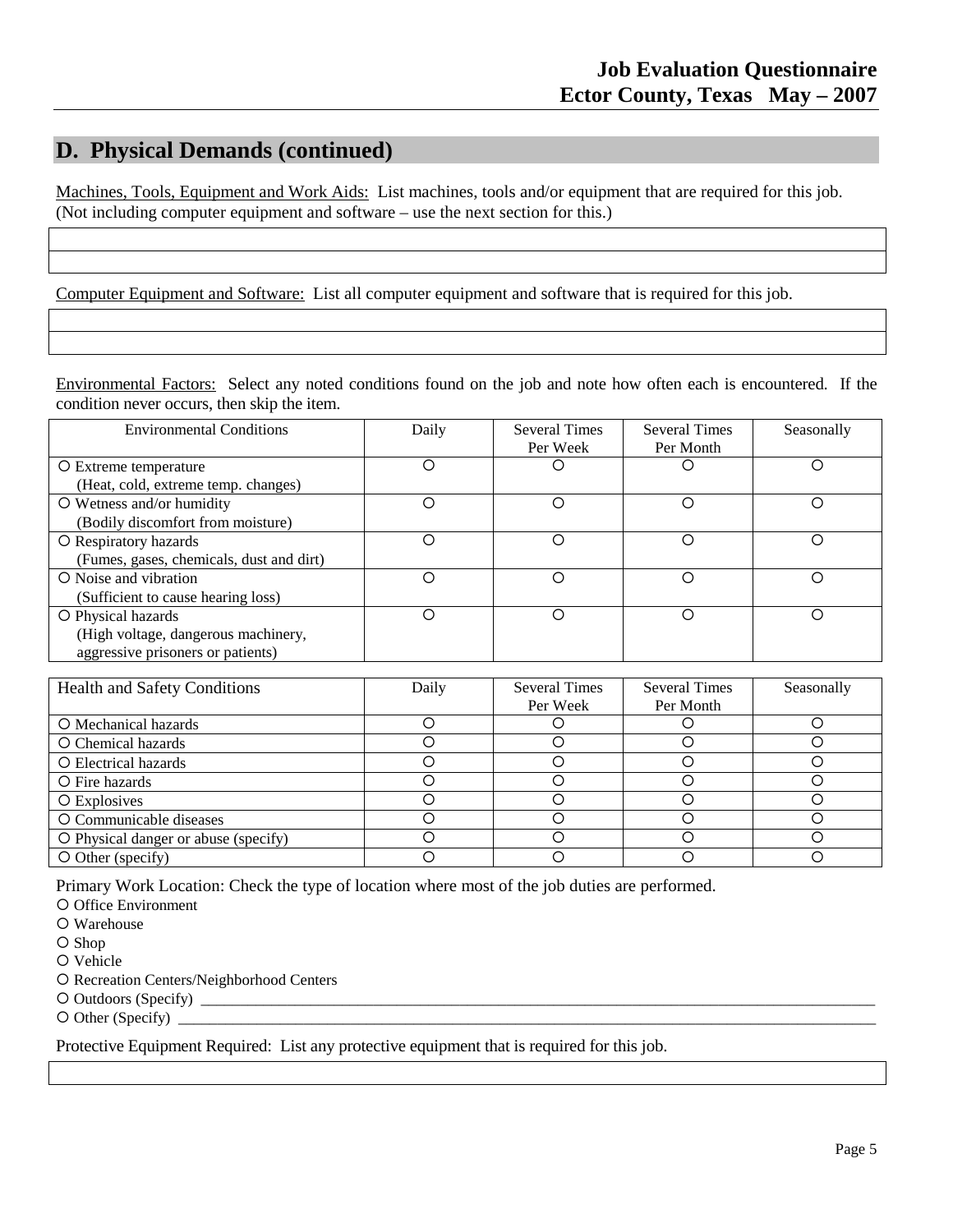# **E. Non-Physical Demands**

Non-physical Demands: If applicable for your job, list one Frequency Code for each non-physical demand listed.

| Frequency Codes: | $F =$<br>Frequently | <i><u><b>Occasionally</b></u></i> | R<br>Rarely | Never |
|------------------|---------------------|-----------------------------------|-------------|-------|
|                  |                     |                                   |             |       |

| <b>Time Pressures</b>                    | <b>Emergency Situations</b>              |
|------------------------------------------|------------------------------------------|
| <b>Frequent Change of Tasks</b>          | Irregular Schedule/Overtime              |
| Performing Multiple Tasks Simultaneously | Working Closely with Others As Part of a |
|                                          | Team                                     |
| <b>Tedious or Exacting Work</b>          | Other (Describe below):                  |
| Noisy/Distracting Environment            |                                          |

# **F. Job Requirements**

Formal Education: Record the minimum educational requirements for the job.

| Minimum<br>Requirements | Description of Education                                    |
|-------------------------|-------------------------------------------------------------|
|                         | Less than high school education                             |
|                         | High school diploma or equivalent                           |
| ∩                       | Additional training beyond high school (Area of Training):  |
| ∩                       | Two-year Associate's degree or equivalent (Degree Area):    |
| ∩                       | Four-year Bachelor's degree or equivalent (Degree Area):    |
| ◠                       | Graduate or professional work or advanced degree (specify): |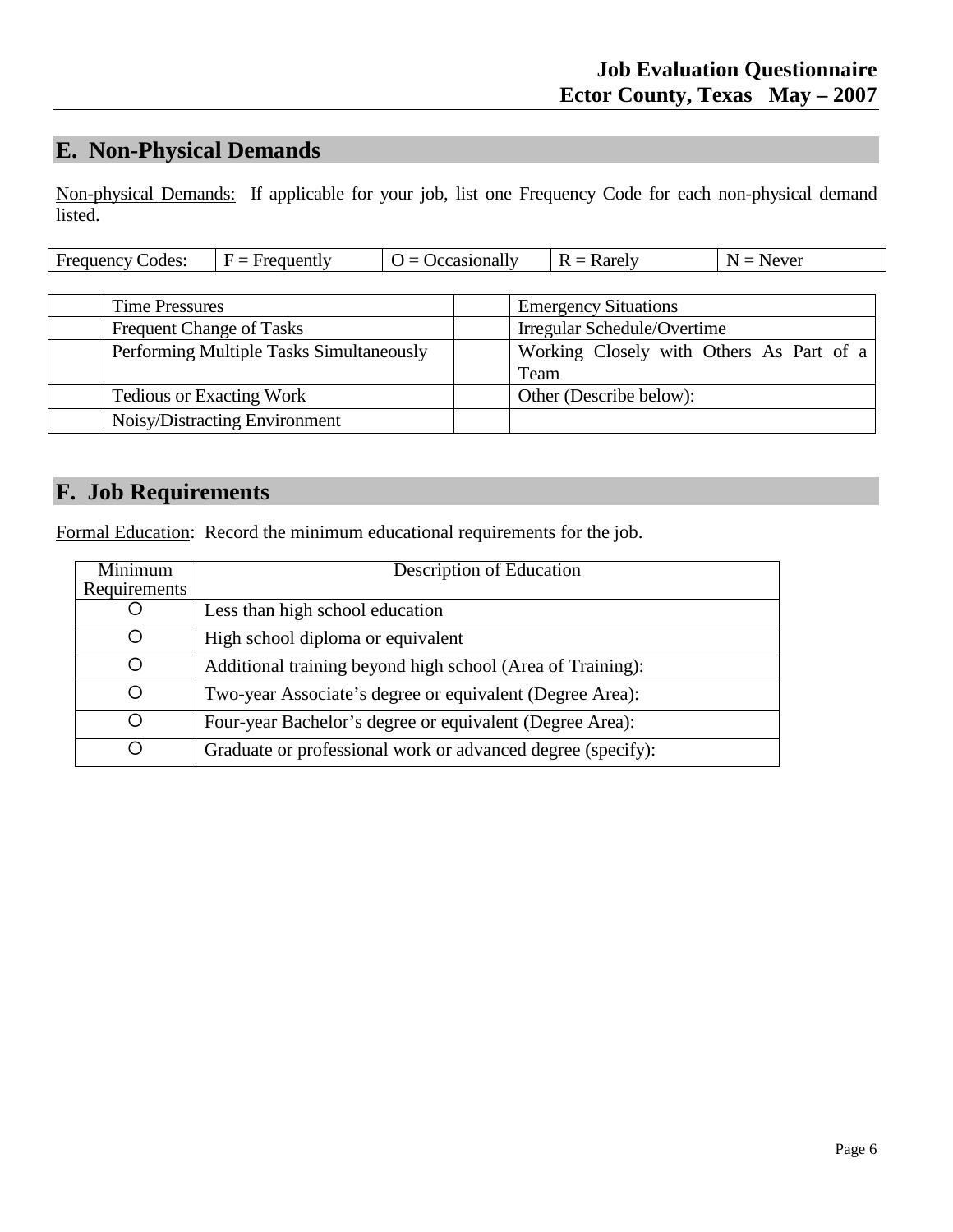# **F. Job Requirements (continued)**

| $\overline{\text{Minimum}}$<br>Requirements | Description of Experience                |
|---------------------------------------------|------------------------------------------|
|                                             | No previous experience required          |
|                                             | Six months to one year experience in/as: |
|                                             | Over one year experience in/as:          |
|                                             | Over two years experience in/as:         |
|                                             | Over three years experience in/as:       |
|                                             | Over four years experience in/as:        |
|                                             | Over five years experience in/as:        |
|                                             | Over six years experience in/as:         |
|                                             | Over seven years experience in/as:       |
|                                             | Over eight years experience in/as:       |
|                                             | Over nine years experience in/as:        |
|                                             | Over ten years experience in/as:         |

Experience: Record the minimum experience requirements for your job.

Certification and Other Requirements: (List any licenses, certifications, statutory requirements, or registrations required for this position. This does not necessarily mean the license you have, but what is required to hire or promote someone into this position, either internally or from the outside. Use exact name of license, certification, etc.)

| 5. Valid Drivers License Required? OYes ONo If Yes, what type?                          |
|-----------------------------------------------------------------------------------------|
| 6. What other certifications and licenses are required? (include professional licenses) |
|                                                                                         |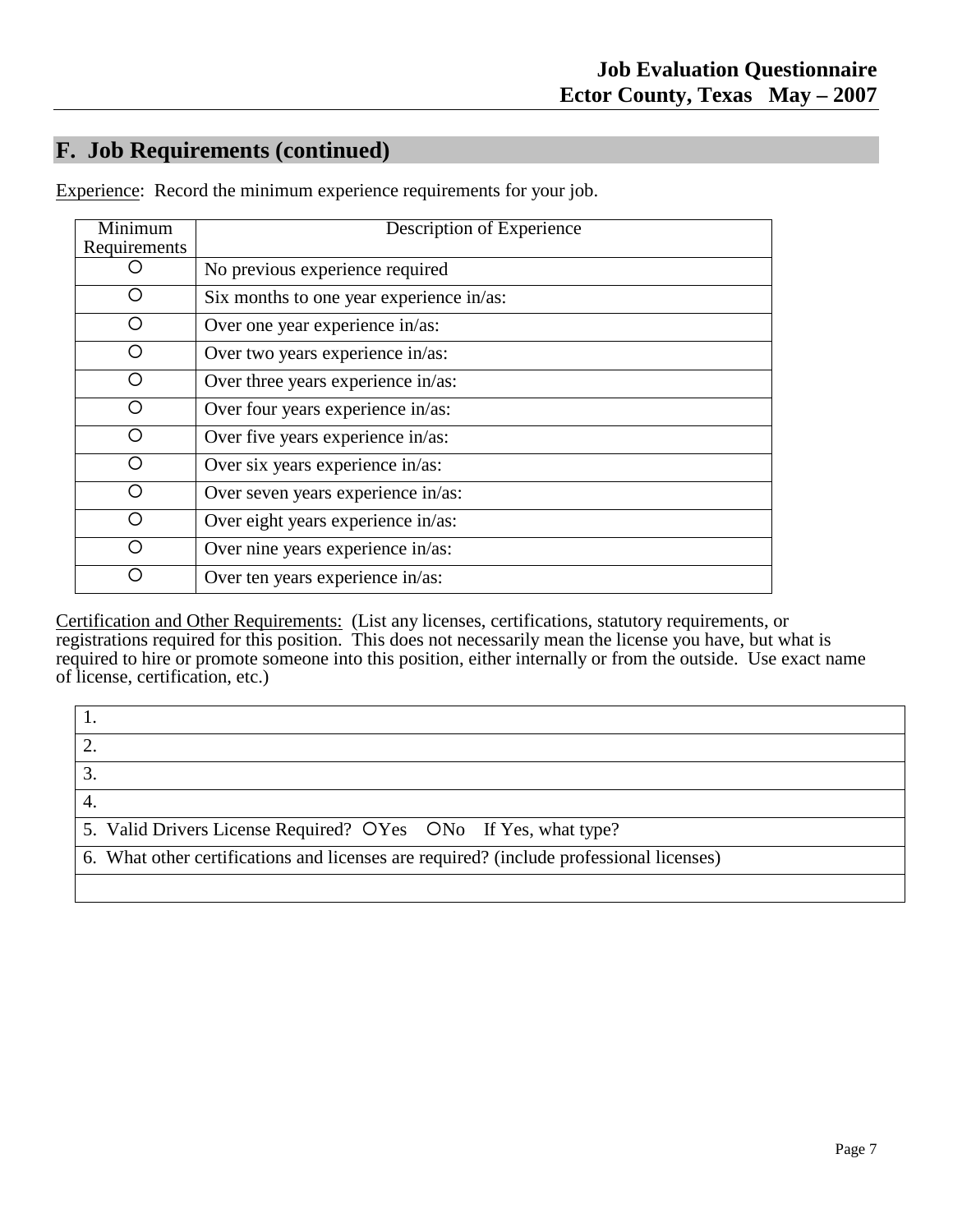### **F. Job Requirements (continued)**

Reading: What is the minimum reading requirements for this position? Describe the materials that must be read.

Math: What is the minimum mathematical requirements for this position? Describe the mathematical calculations required by the job.

Writing: What is the minimum writing requirements for this position? Describe the required writing assignments.

Problem Solving and Analytical Skills: What is the minimum problem solving abilities and/or analytical skills required for this position? Describe the situations that require the use of problem solving and/or analytical skills.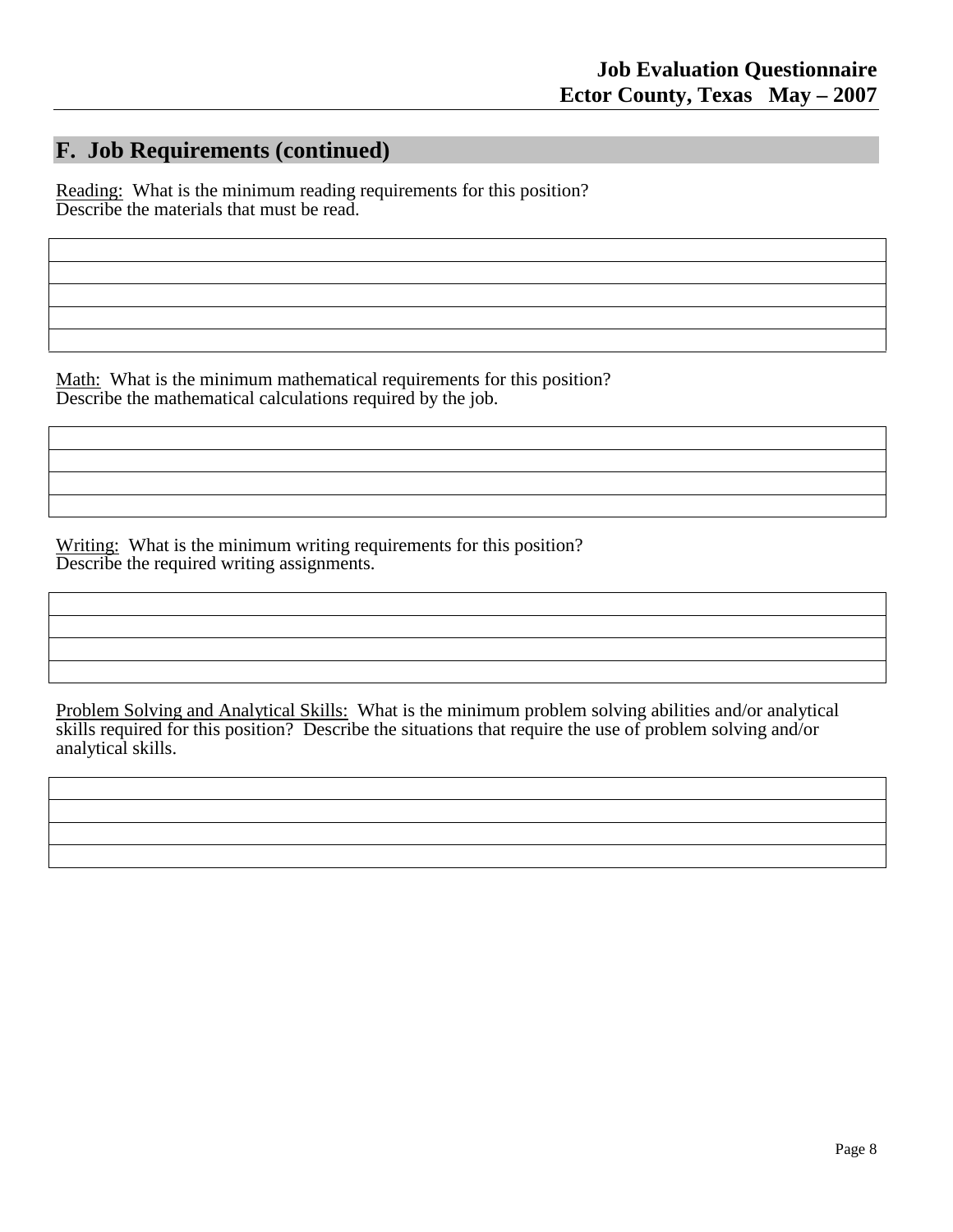### **G. Planning and Management Requirements**

Planning: Does this job involve planning responsibilities dealing with work activities or projects? OYes If yes, describe the planning or project management activities associated with this job. ON<sub>0</sub>

Budgetary Responsibility: Does this job involve preparing, monitoring or administering the annual budget? OYes ONo If yes, please indicate the types of budgetary activities required. Select only one.

- 1. Prepares documents and does research to justify language used in documents for a department. May recommend budget allocations.
- 2. Does research for documents, compiles data for computer entry, and/or enters or oversees data entry. Has responsibility for monitoring budget expenditures (typically non-discretionary expenditures) for a work unit of less than department size.
- 3. Oversees budget preparation of department budget. Reviews and approves expenditures of significant budgeted funds for the department or does research and prepares recommendations for County-wide budget expenditures.
- 4. Has responsibility for the final approval of at least one departmental budget and presents the budget(s) to senior management. Is authorized to approve budgeted expenditures up to the amount that requires the approval of senior management.
- 5. Has responsibility for final approval of budgetary recommendations to County Council. Monitor progress toward fiscal objectives and adjusts plans as necessary to reach them.

Scope of Budgetary Responsibility: Please provide the total amount of the budget in dollars for which you are responsible. This amount should include project management or organizational budget responsibility.

Total amount of budget that I am responsible for is \$ Additional Comments: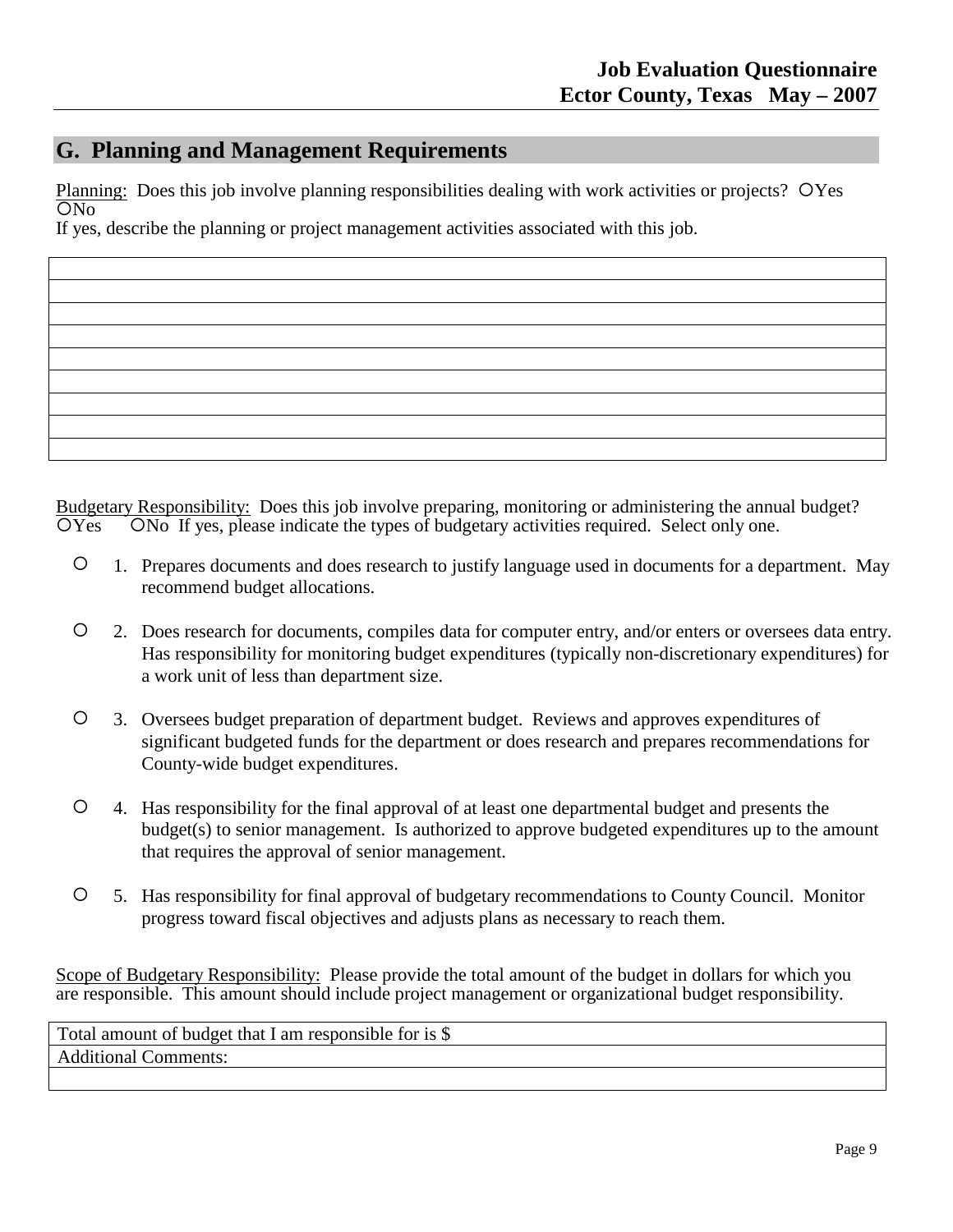### **G. Planning and Management Requirements (continued)**

Supervisory Responsibility: Does this job involve directing the work of others? OYes ONo If yes, please list the job titles and number of employees you supervise.

Job Title(s)

Number of Employees

Nature of Work Direction: Starting with the left column, please indicate the nature of work direction provided by the position, then select one of the three degrees to further explain the Degree of Complexity of Work performed by those being directed.

| <b>Nature of Work Direction</b>                                                                                                                                                                                                                                                                                 | <b>Degree of Complexity of Work Performed</b><br>by those being directed |                               |                      |  |
|-----------------------------------------------------------------------------------------------------------------------------------------------------------------------------------------------------------------------------------------------------------------------------------------------------------------|--------------------------------------------------------------------------|-------------------------------|----------------------|--|
|                                                                                                                                                                                                                                                                                                                 | Routine/<br>regulated $1$                                                | Semi-<br>complex <sup>2</sup> | Complex <sup>3</sup> |  |
| O Work requires the occasional direction of helpers, assistants, seasonal<br>employees, interns, volunteers or temporary employees.                                                                                                                                                                             | Ω                                                                        | ( )                           | Ω                    |  |
| O Work requires functioning as a lead worker performing essentially the<br>same work as those directed and includes overseeing work quality,<br>training, instructing, and scheduling work.                                                                                                                     | $\circ$                                                                  | $\circ$                       | O                    |  |
| O Work requires supervising and monitoring performance for a regular<br>group of employees or a work unit including providing input on<br>hiring/disciplinary actions and work objectives/effectiveness and<br>realigning work as needed. A first line supervisor typically performs<br>these functions.        | O                                                                        | O                             | ∩                    |  |
| O Work requires managing and monitoring work performance by<br>directing subordinate supervisors or administrators including making final<br>decisions on hiring and disciplinary actions, evaluating program/work<br>objectives and effectiveness, and realigning work and staffing<br>assignments, as needed. | O                                                                        | O                             | O                    |  |
| O Work requires managing and monitoring work performance of senior<br>department managers including evaluating program/work objectives and<br>effectiveness, establishing broad organizational goals and realigning work<br>and staffing for the department.                                                    | ∩                                                                        | ∩                             | ∩                    |  |

<sup>|&</sup>lt;br>|

<span id="page-9-0"></span> $\frac{1}{2}$  The jobs or tasks of the group have largely standardized and well-established methods.<br>
<sup>2</sup> The jobs or tasks of the group are in a somewhat technical or advanced activity where work methods are fairly well esta

<span id="page-9-2"></span><span id="page-9-1"></span><sup>&</sup>lt;sup>3</sup> The jobs or tasks of the group are typically in an advanced field of activity where work methods follow only generally standardized processes.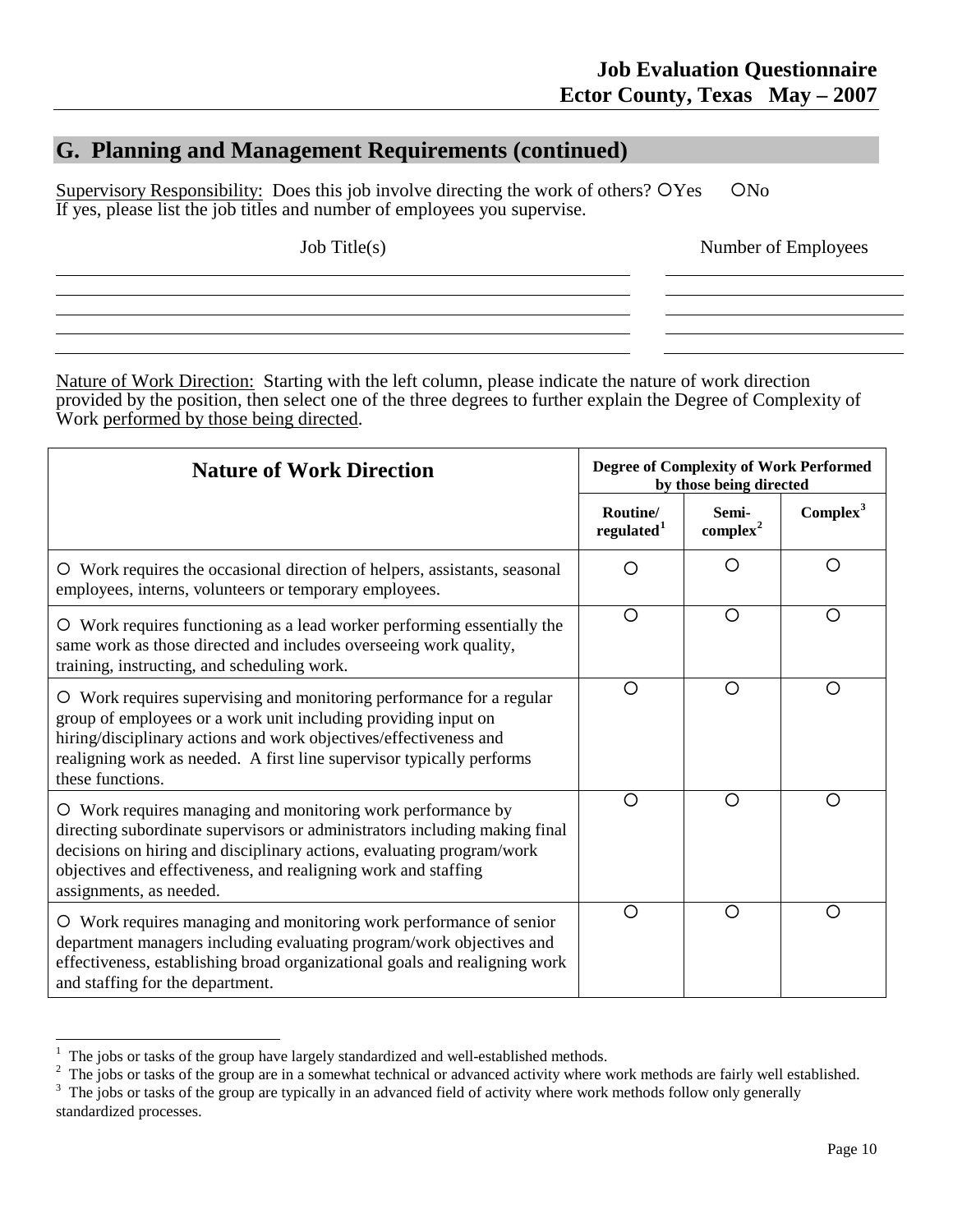### **G. Planning and Management Requirements (continued)**

#### **Freedom to Act:**

This is a two dimensional factor table that will assist in determining the job's level of freedom to act as well as the likely impact of those actions. It assesses the degree to which achieving or mishandling a situation by the job incumbent could affect financial, public or employee relations of the County. Limitations of freedom to act or job independence may include: supervisory control, the nature of the work, established policies and procedures, and/or legal constraints. Please indicate the extent to which you are free to act in the absence of supervision and/or policies and procedures (Choose only one total level.)

|                                                                                                                                                                                                                                                                                                                                                                                                                                  |                                                                                            | Select One Likely Impact of Action:                                                           |                                                                                                      |
|----------------------------------------------------------------------------------------------------------------------------------------------------------------------------------------------------------------------------------------------------------------------------------------------------------------------------------------------------------------------------------------------------------------------------------|--------------------------------------------------------------------------------------------|-----------------------------------------------------------------------------------------------|------------------------------------------------------------------------------------------------------|
|                                                                                                                                                                                                                                                                                                                                                                                                                                  | $\mathbf{A}$                                                                               | B                                                                                             | $\mathbf C$                                                                                          |
|                                                                                                                                                                                                                                                                                                                                                                                                                                  | Limited:<br>Slight benefit or<br>cost in time,<br>money or<br>public/employee<br>relations | Moderate:<br>Moderate benefit<br>or cost in time,<br>money or<br>public/employee<br>relations | Significant:<br>Considerable<br>benefit or cost in<br>time, money or<br>public/employee<br>relations |
| O<br>Receives Immediate Direction: Within this job, the employee<br>normally performs the duty assignment after receiving detailed<br>instructions as to methods, procedures, and desired end results.<br>These detailed instructions normally allow little room for<br>deviation. The immediate supervisor may, at times, provide close<br>and constant review while work is under way and when the<br>assignment is completed. | O                                                                                          | О                                                                                             | O                                                                                                    |
| $\circ$<br>Receives Direction: Within this job, the employee normally<br>performs the duty assignment after receiving general instructions<br>as to methods, procedures, and desired end results. The<br>employee has some opportunity for discretion when making<br>selections among a few, easily identifiable choices. The<br>assignment is usually reviewed upon completion.                                                 | $\circ$                                                                                    | $\circ$                                                                                       | O                                                                                                    |
| $\circ$<br>Receives General Direction: Within this job, the employee<br>normally performs the job by following established standard<br>operating procedures and/or policies. The employee may choose<br>the appropriate procedure or policy to apply to duties.<br>Performance is reviewed periodically.                                                                                                                         | O                                                                                          | $\circ$                                                                                       | O                                                                                                    |
| O<br>Receives Limited Direction: Within this job, the employee<br>normally performs the duty assignment according to his or her<br>own judgment, requesting supervisory assistance only when<br>necessary. The assignment may be reviewed upon completion.<br>Performance is reviewed periodically.                                                                                                                              | $\circ$                                                                                    | $\circ$                                                                                       | $\circ$                                                                                              |
| O<br>Receives Administrative Direction: Within this job, the<br>employee normally performs the duty assignment within broad<br>parameters defined by general organizational requirements and<br>accepted practices. Total end results determine effectiveness of<br>job performance.                                                                                                                                             | $\circ$                                                                                    | $\circ$                                                                                       | $\circ$                                                                                              |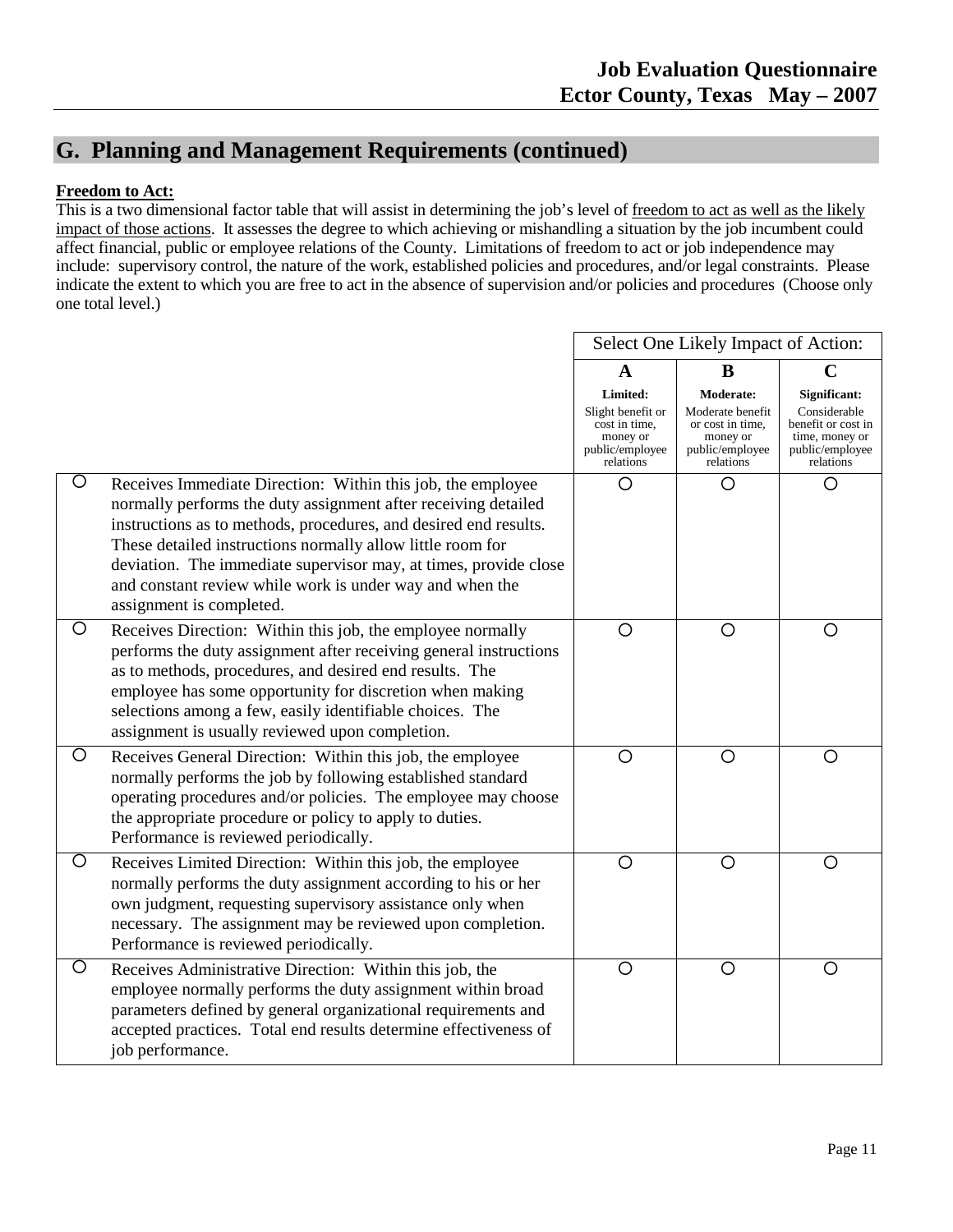### **H. Human Relations**

Interpersonal Skills: Does this job require communication or human relations skills? OYes ONo If yes, please describe the job requirements of personal interaction with others during a typical workday. (For example, do you provide information to customers, discuss how to solve a problem, make recommendations, persuade others, or negotiate a compromise with other people?)

Contacts within the Organization: When completing this section, please list the departments within the County, other than the immediate work unit, with which the Employee(s) would have regular and frequent contact along with the contact title, frequency and purpose.

| Department | Contact/Title |       | Frequency |         | <b>Purpose of Contact</b> |
|------------|---------------|-------|-----------|---------|---------------------------|
|            |               | Daily | Weekly    | Monthly |                           |
|            |               |       |           |         |                           |
|            |               |       |           |         |                           |
|            |               |       |           |         |                           |

Contacts outside Organization List the organizations and title of contact outside the County, with which the Employee(s) would have regular and frequent contact. Describe the purpose of the contact and select the frequency of contact.

| Organization | Contact/Title |       | Frequency |         | <b>Purpose of Contact</b> |
|--------------|---------------|-------|-----------|---------|---------------------------|
|              |               | Daily | Weekly    | Monthly |                           |
|              |               |       |           |         |                           |
|              |               | С     |           |         |                           |
|              |               |       |           |         |                           |

Contacts with Vendors/Suppliers & General Public List the vendors/suppliers and general public outside the Organization, with which the Employee(s) would have regular and frequent contact. Describe the purpose of the contact and select the frequency of contact.

| Organization | Contact/Title |       | Frequency |         | <b>Purpose of Contact</b> |
|--------------|---------------|-------|-----------|---------|---------------------------|
|              |               | Daily | Weekly    | Monthly |                           |
|              |               |       |           |         |                           |
|              |               |       |           |         |                           |
|              |               |       |           |         |                           |